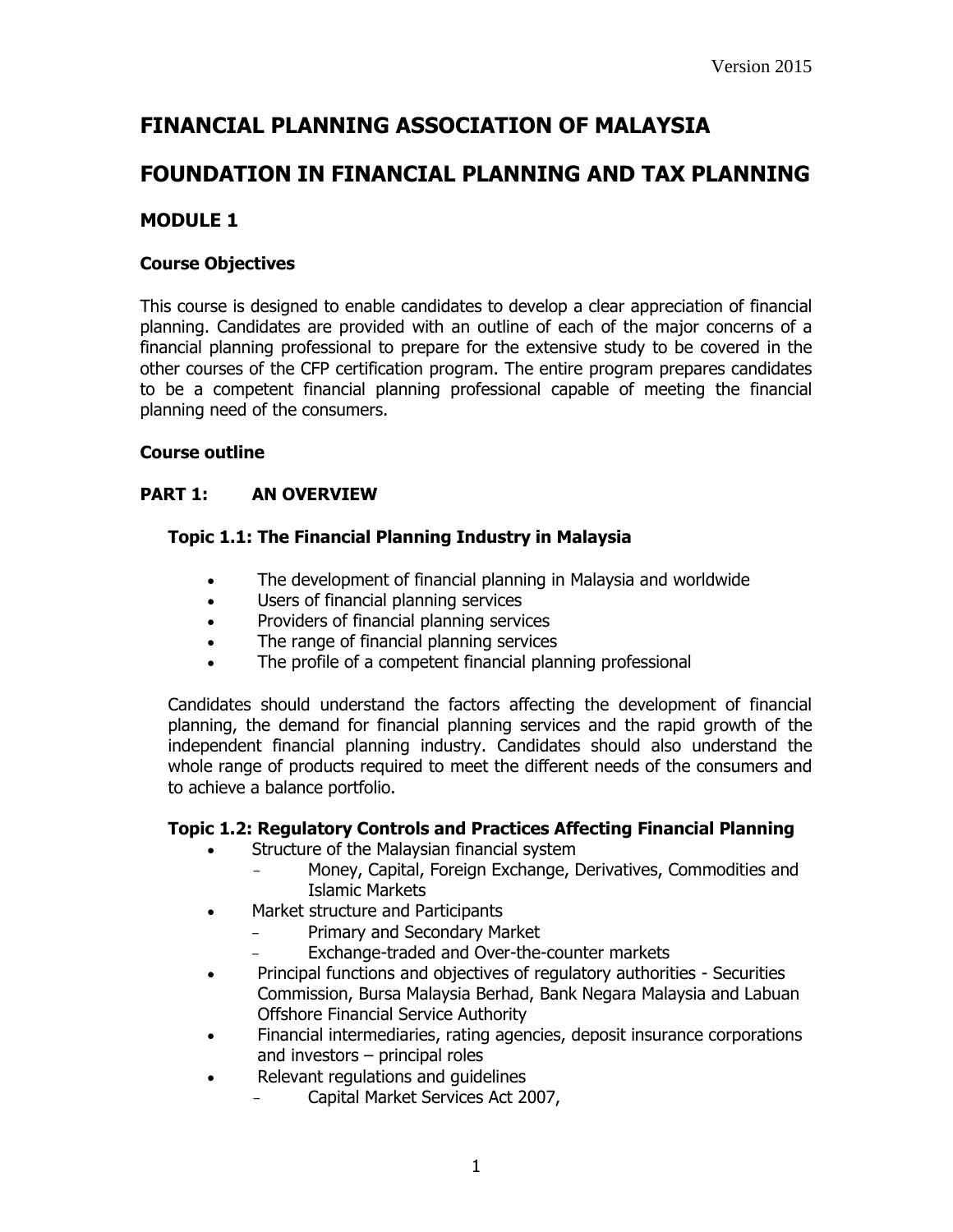- Financial Services Act 2013 and Islamic Financial Services Act 2013,
- Anti Money Laundering and Anti Terrorism Financing Act 2001, Guidelines on Investor Protection Guidelines,
- Guidelines on Anti Money Laundering by the Securities Commission, Guidelines on the Offering of Structured Products by the Securities Commission,
- Guidelines on Introduction of New Products by Bank Negara
- Securities Commission Guidance Notes on secondary trading of FCY denominated debentures and FCY denominated Islamic securities.
- Malaysia Deposit Insurance Corporation Act 2011

Candidates should understand how various regulatory controls affect the activities of a financial planning professional and how to minimise the risk of legal action in the course of providing financial planning services. The relevant laws and guidelines therefore are necessary to be covered in the topic in order for candidate to understand how various regulatory controls may affect the activities of financial planning professional.

# **Topic 1.3: The Nature and Scope of Financial Planning**

- Definition of financial planning
- Process of financial planning
	- Budget Planning
	- Managing cash flow and basic assets
	- Risk management and insurance planning
	- Investment planning
	- Tax planning
	- Retirement/estate planning
	- Islamic products and their uses in financial planning
- The trade-off concept
- The objectives of financial planning
- Marketing a financial planning business

Candidates should understand that to be competent financial planning professionals, they must know how to integrate different disciplines into a comprehensive plan. In order to do so, they should develop skills and adhere to processes, including environmental analysis, investment analysis, spreading of risk, in matching clients' needs and objectives.

# **Topic 1.4: Analytical Tools for Financial Planning Professionals**

- The time value of money
	- Present value, Future value, Annuities
- Calculation of returns
	- Nominal rate of return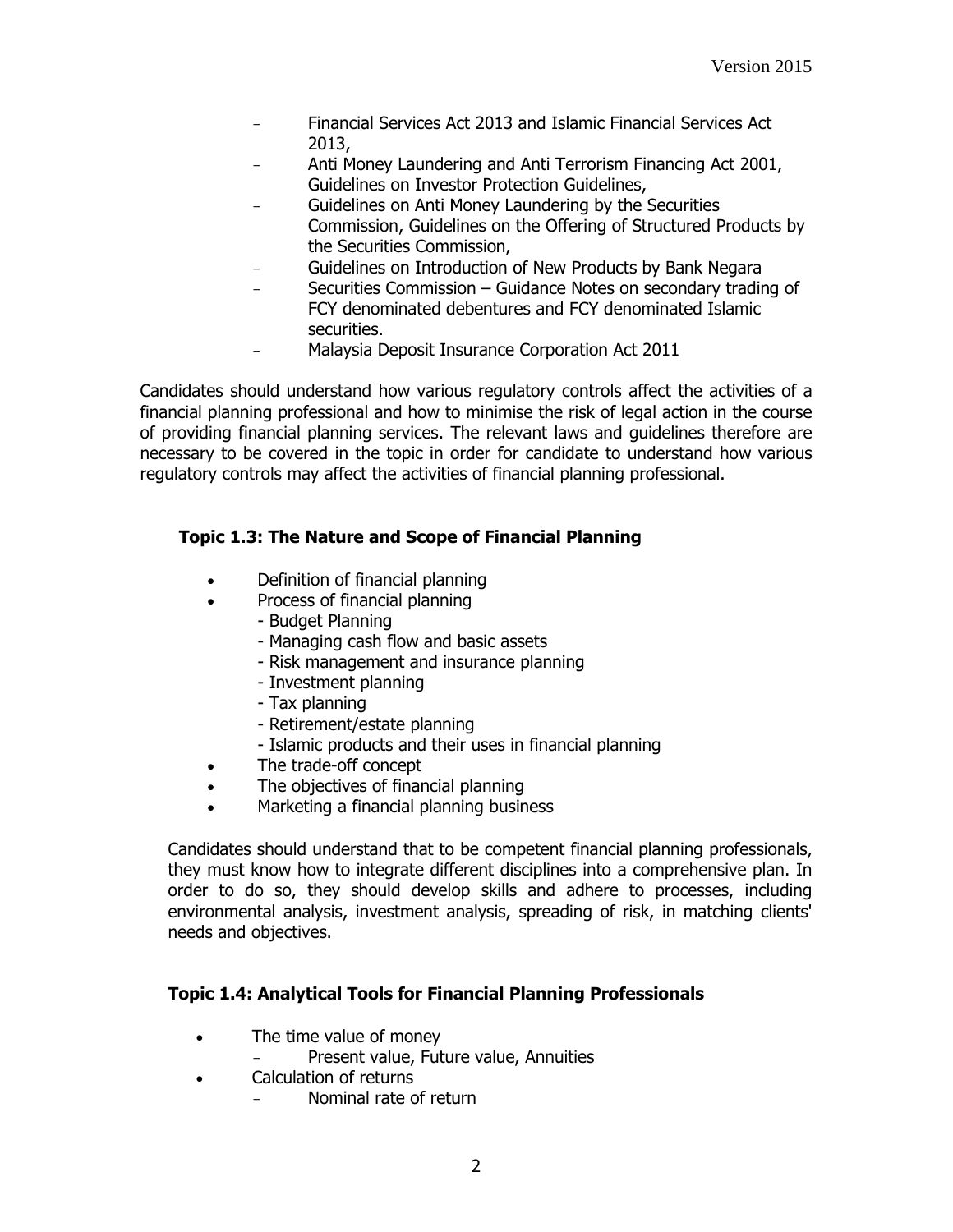- Effective rate of return
- Internal rate of return for equal cash flow (IRR)
- Internal rate of return for unequal cash flow (XIRR)
- Real rate of return
- After-tax rate of return
- Compounded Annual Growth Rate (CAGR)
- Loan repayment and amortization
	- Loan monthly instalment calculation
	- Amortisation
	- Home equity
	- Cost of refinancing a loan
	- Fixed monthly repayment vs. fixed tenure
- Personal financial statement analysis
	- Understanding net worth statement and cash flow statement
	- Financial Ratios liquidity ratio, savings ratio, debt ratios

Candidates should develop the necessary analytical skills required by financial planning professionals. Compiling a financial plan involves the use of problem solving techniques and requires skill in processing and analysing data.

## **Topic 1.5: Effective Communication in Client Counseling**

- Types of structured communication
- Basic of financial counseling
- Profile of financial counseling
- Essential communication principles

Candidates should develop effective communication skills which are the foundation stone in effective clients counseling. Candidates should understand the various principle and development of effective communication to enhance their overall skills as a financial planning professional.

#### **Topic 1.6: Behavioural Finance**

- Understanding the key concept of behavioural finance
	- Anchoring
	- Mental accounting
	- Confirmation and hindsight bias
	- Gambler's fallacy
	- Herd behavior
	- Overconfidence
	- Overreaction and availability bias
	- Prospect theory
- Psychology of investors
	- Basic building blocks of cognitive psychology and the role of the unconscious in investing decisions
	- Psychological drivers of market bubbles and financial crises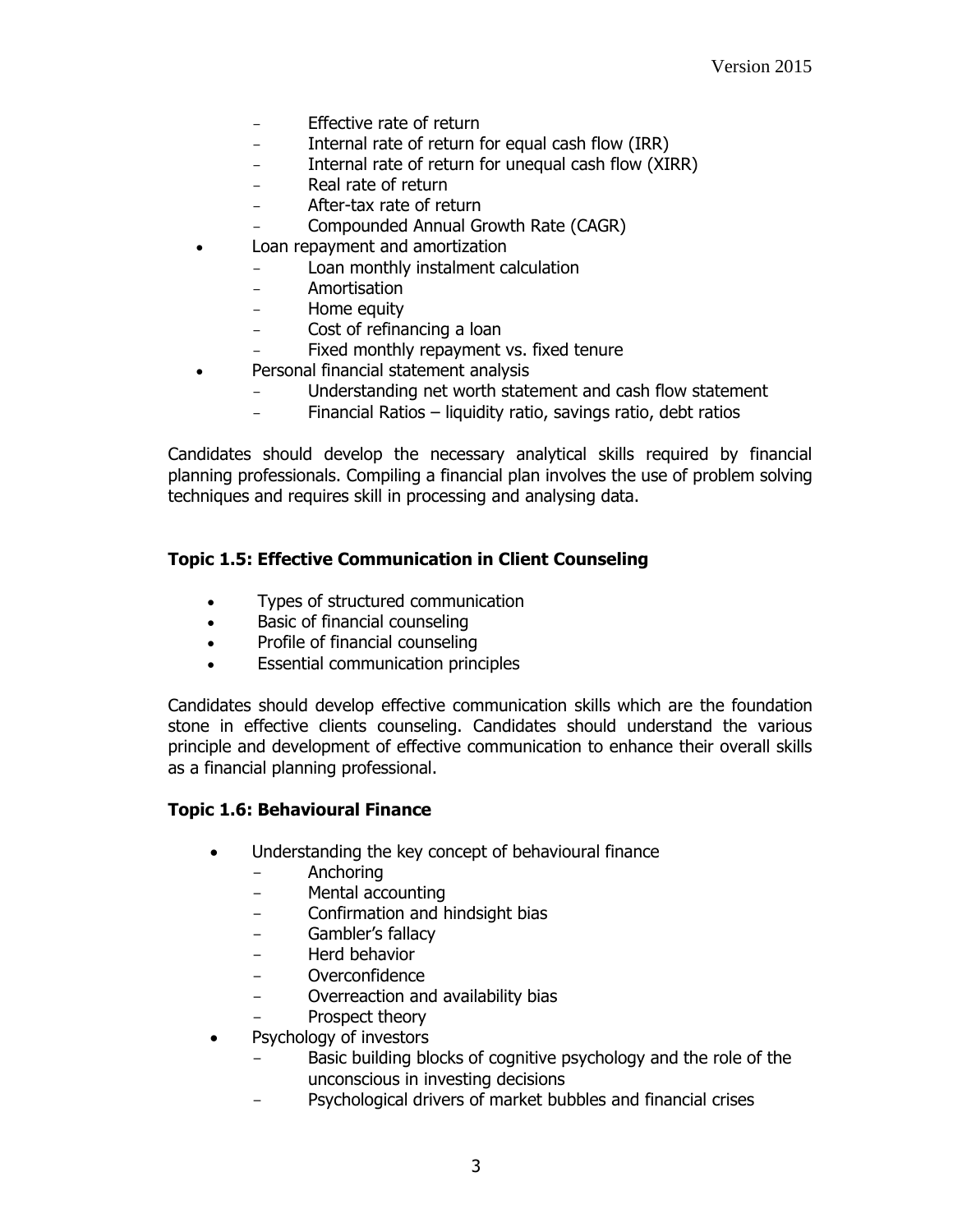- Recognising decision errors and understand the reasons for these
- Basic investment styles and its drawbacks

Candidates should develop an understanding of the key concepts of behavioural finance. In today's complex financial environment, it is not enough for a financial planning professional to have solid financial knowledge; he should also have a working knowledge of the psychological aspects of client decision-making. By having an understanding of the way an individual thinks, feels, and makes decisions has a direct impact on their financial well-being.

## **PART 2: THE ECONOMIC ENVIRONMENT AND ITS EFFECTS ON FINANCIAL PLANNING**

#### **Topic 2.1: The economic system**

- The basic economic structure
- The basic demographic structure
- The role of government
- The role of the private sector
- Investment Incentives

Candidates should gain an appreciation of the basic economic and demographic structures of Malaysia. It is important to understand how the government manages the economy to provide economic growth and development, and the role of the private sector in the functioning of the economy.

#### **Topic 2.2: The economic environment**

- Economic growth
- The business cycle
- Inflation
- Economic indicators

Candidates should understand factors affecting economic growth and how they will in turn affect investment returns and how important it is to the financial planning industry. Likewise, it is important to understand the behaviour of the business cycle which influences the timing of investments, the effects of inflation on financial planning and the usefulness of economic indicators in identifying the phase of the business cycle in which the economy resides.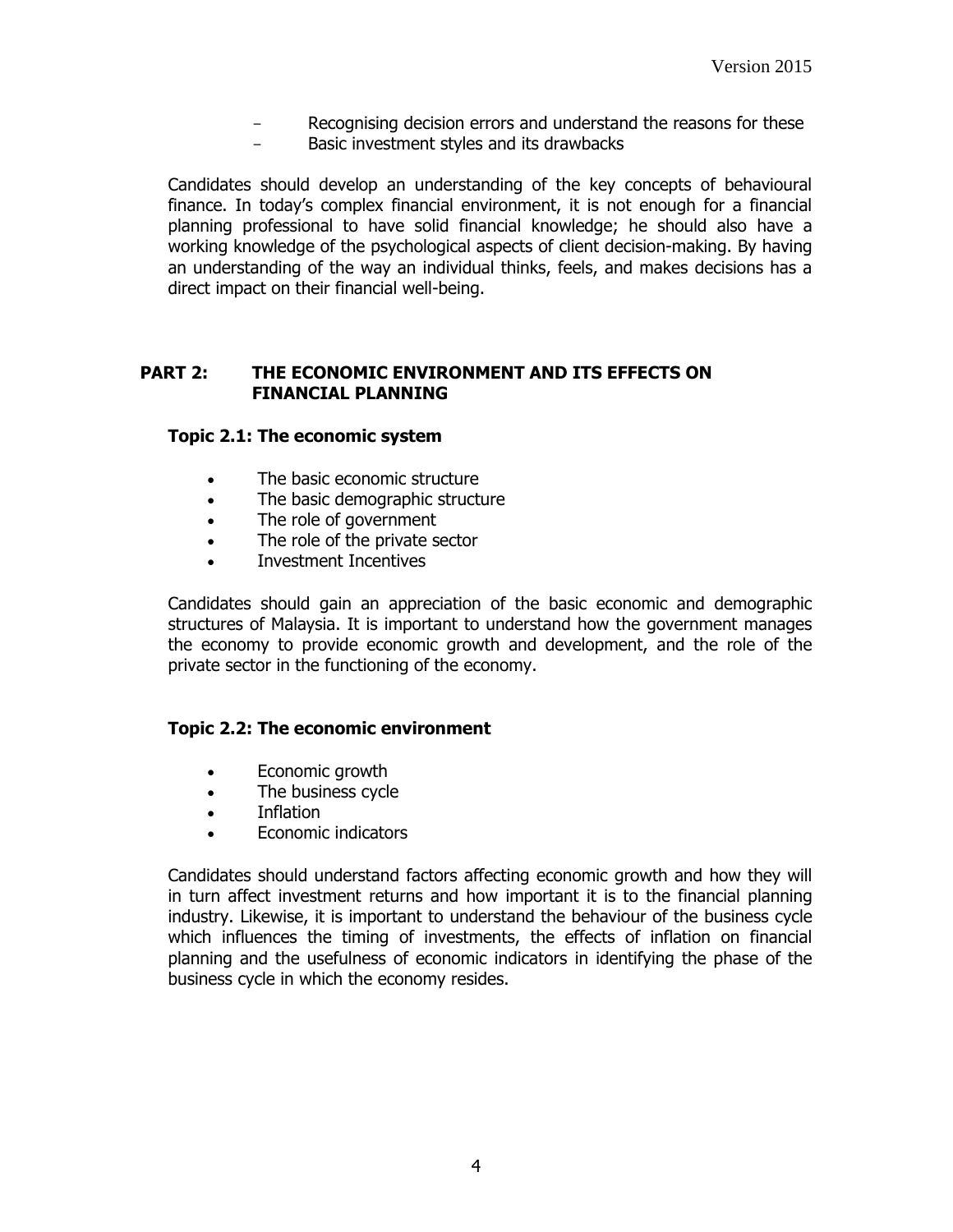## **Topic 2.3: Government policy**

- National savings
- Exchange rate policy
- Fiscal policy and taxation
- Monetary policy and interest rates
- Wages policy
- The National Development Policy and National Economic Policy
- Employees Provident Fund (EPF) Act
- Exchange Controls
- Islamic practices and policies

Candidates should understand the principles guiding the government's fiscal, monetary, exchange rate and wages policies in managing the economy. Further, candidates should also understand the role of the EPF in providing for social security and how the various EPF schemes affect national savings and investments.

# **PART 3: RISK MANAGEMENT AND INSURANCE PLANNING**

## **Topic 3.1 The concept of risk**

- Definition of risk
- Categories of risk
- Risk identification
- Risk evaluation

Candidates will be introduced to the two broad categories of risks - "speculative risks" and "pure risks", and the necessity of identifying and evaluating risks in financial planning.

## **Topic 3.2: The management of risk**

- Risk avoidance
- Risk control
- Risk financing
- Risk transfer through insurance

Candidates should understand the various methods of handling risk including how risk can be avoided, reduced, eliminated, financed, retained an transferred through insurance.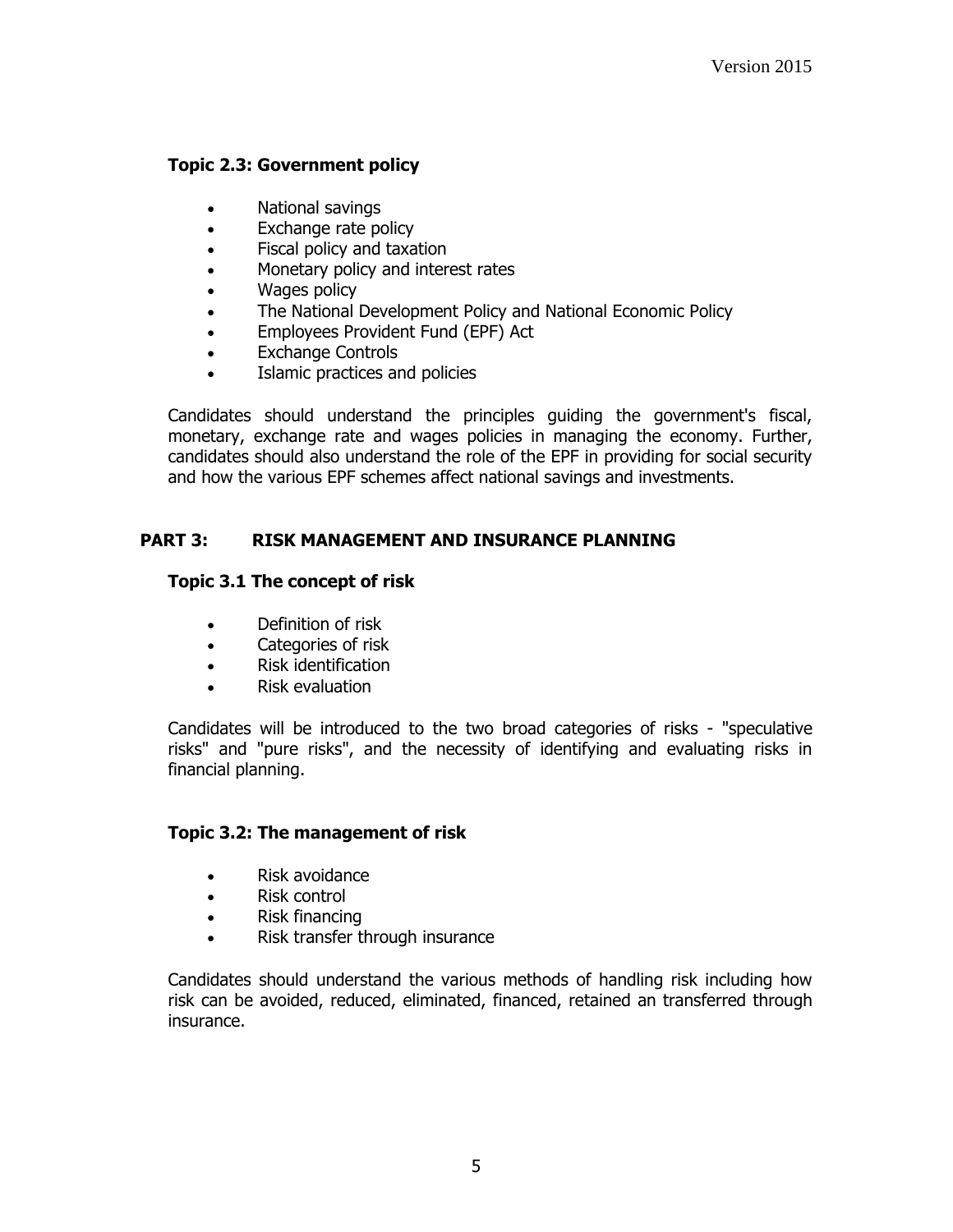#### **Topic 3.3: The insurance industry**

- The regulators
- Professional bodies : LIAM/PIAM/MII/NAMLIA
- The operators

Candidates should have a good knowledge of the Insurance laws and how the regulators monitor the sound operation of the insurers. Candidates should also understand how the professional bodies attempt to maintain the professional standard of insurance agents and brokers.

#### **Topic 3.4: Types of insurance cover**

- Life insurance
- Health and disability insurance
- General insurance
- Commercial insurance
- Islamic insurance

Candidates should understand the different types of insurance covers that are available and the ways in which these covers can be used effectively for risk management. Different types of insurance can be used to protect loss of income as a result of death, sickness or disability and to protect property loss due to fire or motor accident.

## **PART 4: INVESTMENT PLANNING**

#### **Topic 4.1: Concepts of investment**

- Objectives and rewards of investing
- Concept and advantage of portfolio investment
- Definition of risk and importance of risk management

Candidates should understand the need for investment to achieve financial goals and the advantages of portfolio investment in spreading risk.

#### **Topic 4.2: Primary investment**

- Overview of equity market
- Overview of debt market
- Overview of the foreign exchange market
- Overview of Islamic investment products namely banking products, investment products, Takaful (Syariah-compliant insurance) products and investment-linked products
- Overview of the property market
- Factors to consider in comparing primary investments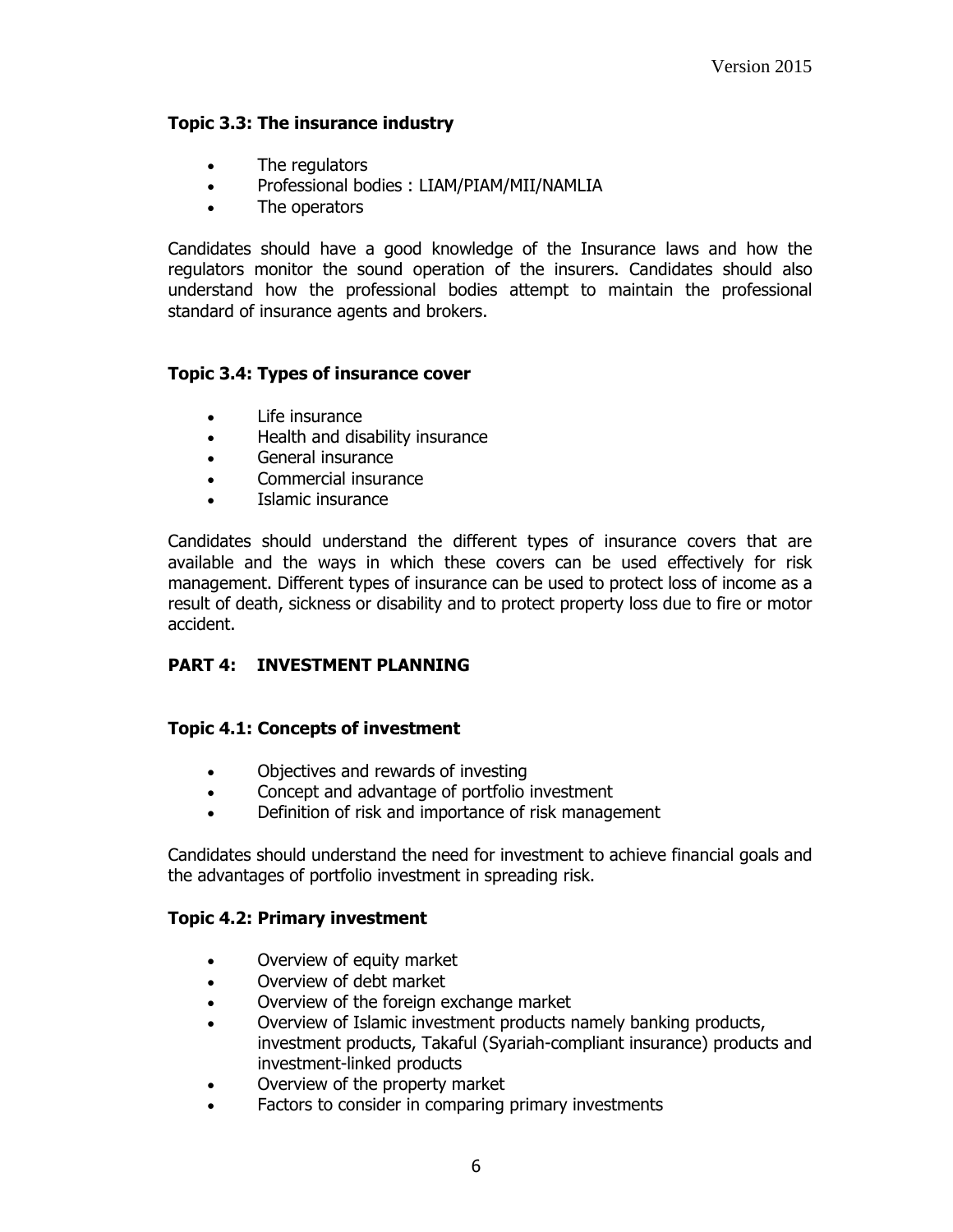Candidates should understand the two basic primary investment markets - the equity market and the debt market - where investors make their own decisions and invest directly in them. In making decision, it is important to know and compare the difference in the risk-return trade-off for the different types of primary investments.

#### **Topic 4.3: Managed investments**

- Unit trusts
- Real Estate Investment Trusts (REIT)
- Investment trusts
- Exchange traded funds (ETF)
- Investment-linked insurance products
- Private retirement schemes (PRS)

Candidates should understand the advantages and disadvantages of managed investments vis-à-vis primary investments. It is important to know the various types of managed investments so that financial planning professionals are able to select the ones that match their clients' needs.

## **PART 5: INCOME TAX PLANNING**

#### **Topic 5.1: Income tax concept**

- Features of the Malaysian Tax System
- Direct vs. Indirect Tax Structures
- Basis of assessment
- Residency Rules
- Calculation of gross income
	- Salary income
	- Investment income
	- Income from properties
	- Income from business or profession
	- Other sources of income
- Deductions
- Reliefs
- Tax computation
- Real property gains tax

In advising how financial goals can be better achieved through minimisation and deferment of income taxation, candidates should have a good understanding of the definition of income, types of income and how deductions and rebates can help to alleviate the income tax burden.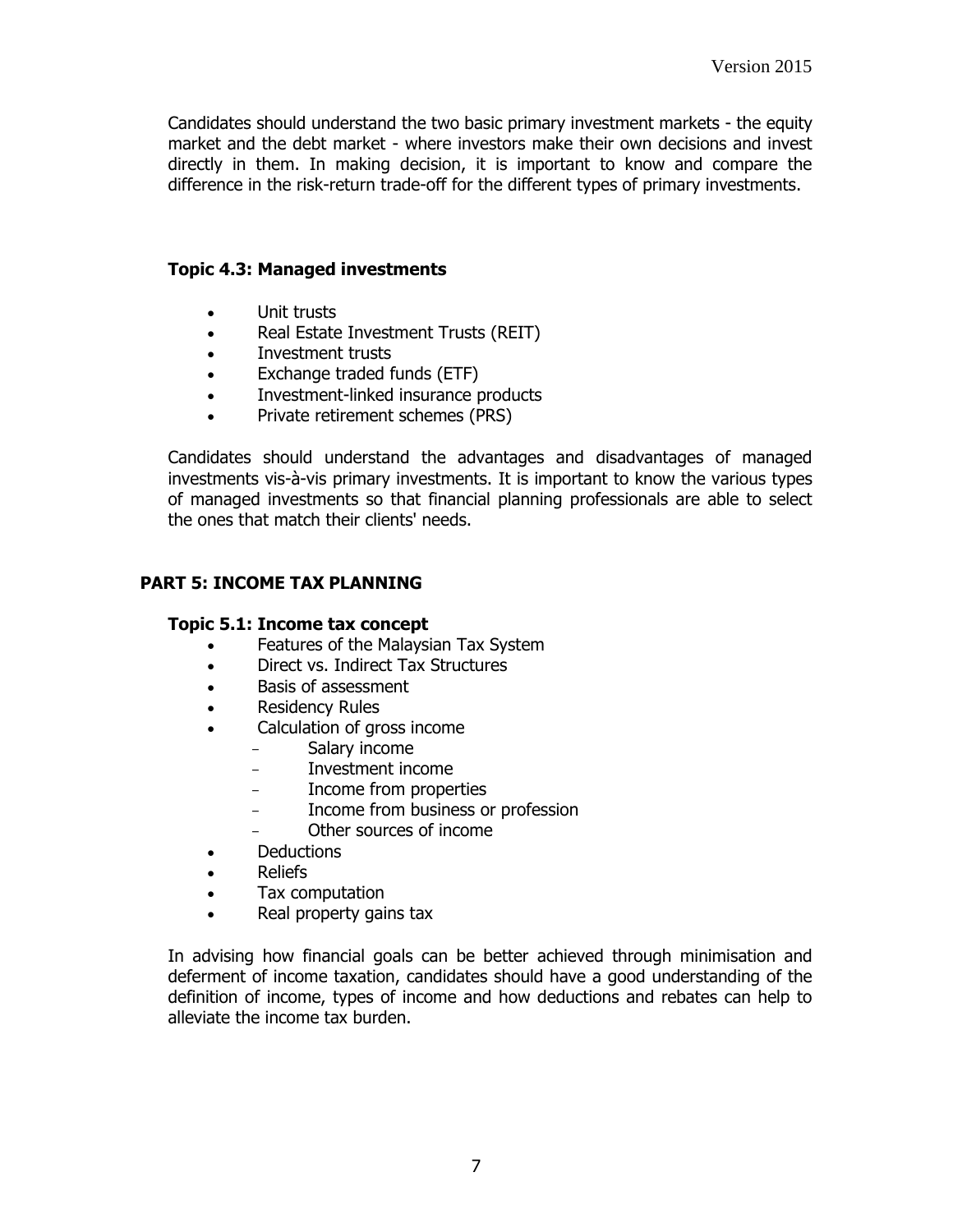#### **Topic 5.2: Income tax planning**

- Need and importance of tax planning
- Tax avoidance and tax evasion
- Tax planning for employees and businesses
- Deferral of tax liability
- Splitting of income
- Managing losses
- Maximisation of deductible expenditures of individuals and business forms

Candidates should understand that significant savings could be made through proper tax planning for employees and also for businesses. In addition, candidates should know the taxation treatment of insurance premiums and benefits.

## **PART 6: RETIREMENT PLANNING/ESTATE PLANNING**

## **Topic 6.1: The retirement planning process**

- Estimate the amount of income needed during retirement Income replacement and expense methods
- Estimate the capital needs for retirement
- Evaluate the current resources EPF savings and Non-EPF savings
- Formulate strategies for filling retirement income deficit
- Evaluate other retirement resources Private Retirement Scheme

Financial planning professionals should be able to help clients estimate the amount of retirement income required so as to maintain a certain standard of living during retirement. They should be able to identify the resources available and recommend a financial plan to meet that need. Financial planning professionals should know the advantages and disadvantages of the various retirement planning instruments.

#### **Topic 6.2: The estate planning process**

- Definition of estate planning
- Role of an estate planner
- Techniques for preserving wealth
- Role of life insurance in estate planning
- Types of trusts
- Taxation of trusts
- Wills
- Syariah Law in relation to estate planning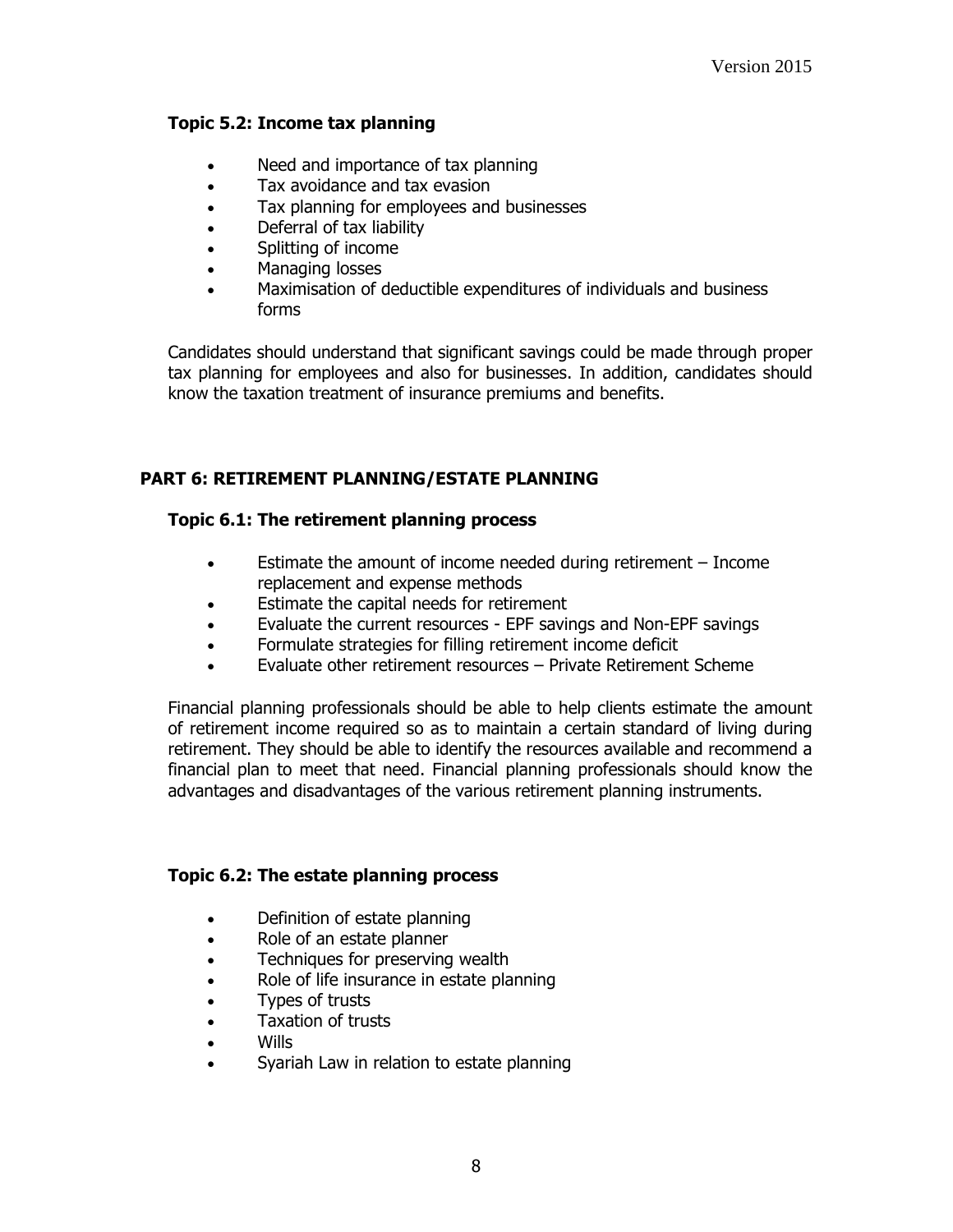Candidates should understand that planning for conservation and distribution of a client's accumulated wealth at time of death is an important part of overall financial planning and should be coordinated with other facets of the total plan. It is important that the candidates gain knowledge of the various techniques that can be used to preserve a client's wealth.

## **PART 7: THE BASIS OF A FINANCIAL PLAN**

Understanding the client Data gathering process Financial analysis of data Understanding strategies to meet needs Plan preparation Plan implementation The review process

Candidates should understand the basic mechanics of a financial plan. The process should be emphasized, as each step from the data fathering to review is essential to the successful implementation of the financial plan.

# **PART 8: CODE OF ETHICS**

## **8.1 The Code of Conduct and Professional Responsibility**

- FPAM Code of Ethics
- Principles of FPAM Code of Ethics
- **8.2** Ethical and Professional Considerations of CFP Professional
	- Responsibilities towards clients and public at large
	- CFP mark usage for CFP Certificants
	- Relevant legislative requirements and responsibilities

A high ethical standard is the hallmark of a financial planning professional. Candidates should and be able to quote the principles and rules of FPAM's Member's Code of Ethics and Professional Responsibility.